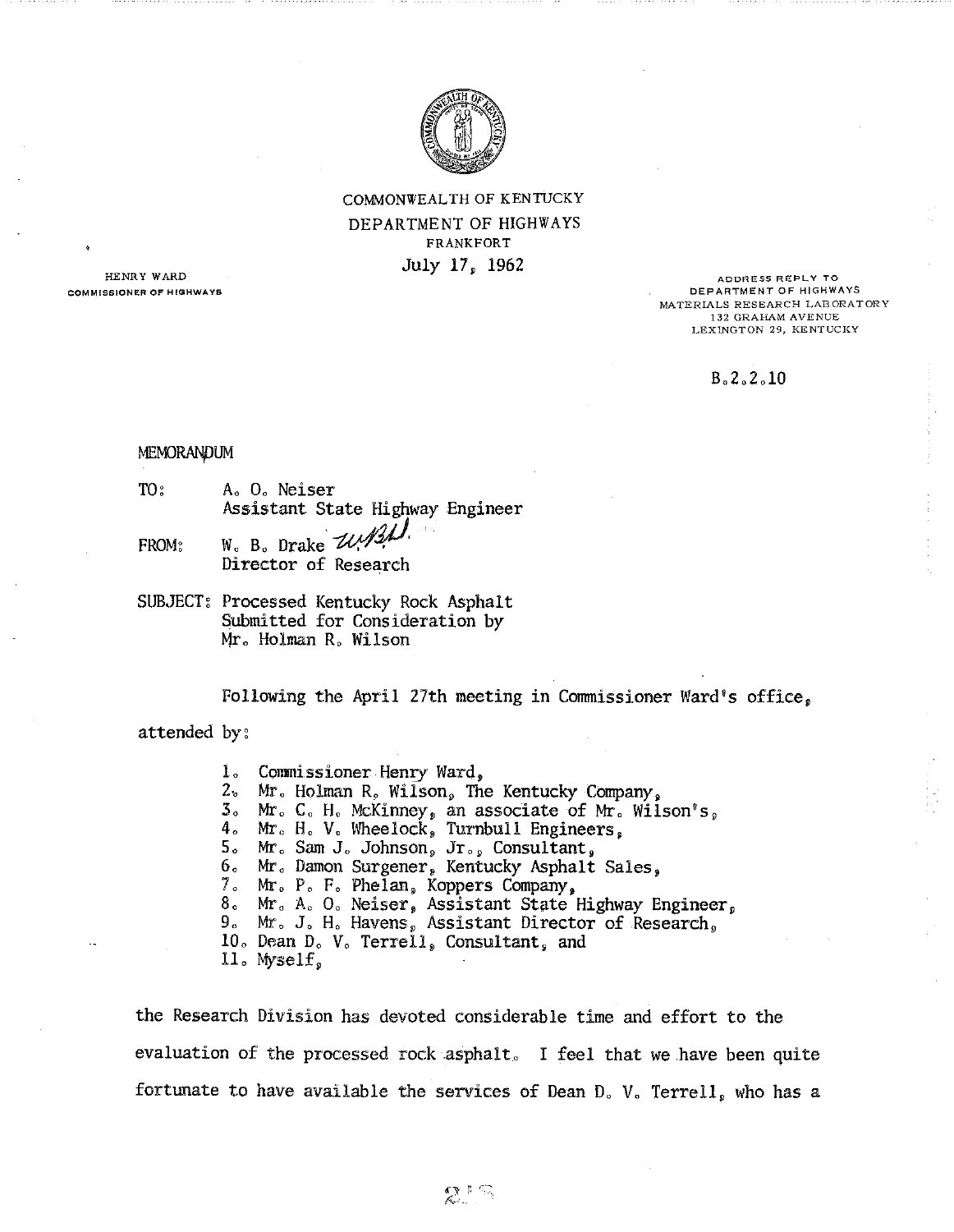long time knowledge of rock asphalts and of Mr. J. H. Havens, who has worked with rock asphalts for the past 12 years and has been directly responsible for major research projects conducted on these materials in both Kentucky and Indiana,

This memorandum has been prepared following numerous discussions with Messrs, Terrell, Havens and R. L. Florence, Research Engineer Associate, Head of the Bituminous Section of this Division, I believe that it represents the best conclusion that we can develop under the time and material limitations,

Mr. Florence reported the laboratory test results on a  $50 - lb$ . sample of processed rock asphalt on June 20, 1962, A copy of his memo is attached, This material was brought to the laboratory by Messrs, C, H, McKinney and L, W, Huntington and was reported by Mr, McKinney as having been processed from material taken from the Highway Department"s stockpile of bituminous rock asphalt near Sweeden in Edmonson County, This material had been crushed and stockpiled for a period of over five years.

Mr, Wilson has submitted various samples of rock asphalt to the laboratory of Koppers Company, Inc, for analyses, By letter of July 10, to  $Mr_{\circ}$  Wilson from Mr, P, F, Phelan, two reports dated June 18 and June 22, were made on a companion 50-lb. sample of processed rock asphalt received in the Kopper"s laboratory on June 6, 1962, A copy of this letter and the reports noted are attached,

An effort was made to compare the processed rock asphalt with the natural rock asphalt and so far as we can determine the material is still rock asphalt with some of the light oil removed, The remaining asphalt appears to have a penetration of 51 which is somewhat harder than the asphalt normally used in surface courses, The process also separated the

 $\sum_{i=1}^{n}$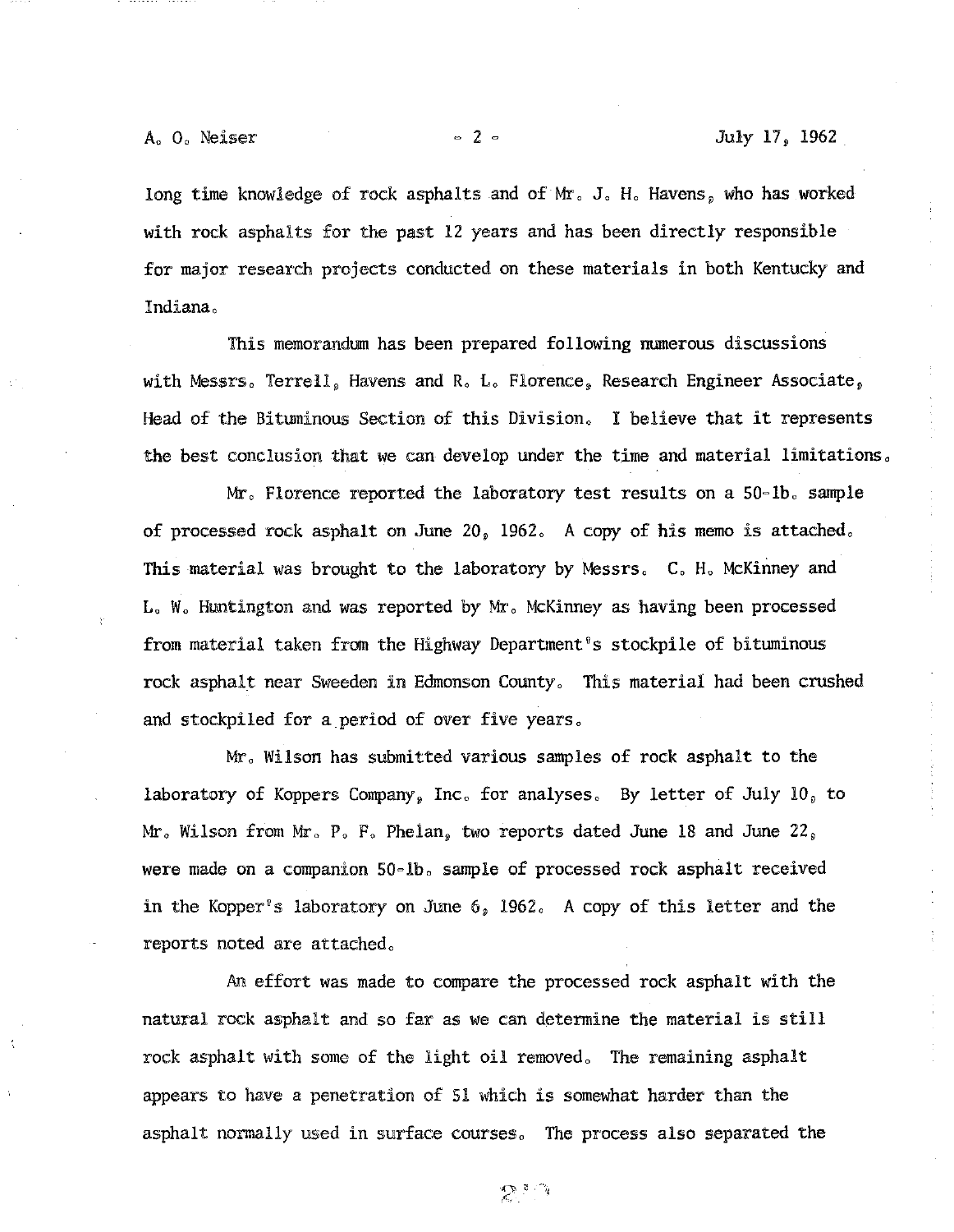$A<sub>o</sub>$  O<sub>c</sub> Neiser  $\overline{3}$   $\overline{3}$   $\overline{3}$   $\overline{3}$   $\overline{3}$   $\overline{3}$   $\overline{3}$   $\overline{4}$ 

grains of sand each apparently coated with asphalt sufficiently hard to resist sticking together at room temperatures,

Based upon the tests that we performed on the materials as sub $mitted<sub>s</sub>$  and from our previous experience with non-skid, sand-asphalt, wearing surfaces, and our knowledge of rock asphalt gained by several years of experience and considerable extended research, we can see no promise from an economic standpoint or from what we believe would be a service record in the use of this so-called processed rock asphalt.

We know very little about the proposed processing and can not judge the expected product from the widely varying existing rock asphalt deposits, We do not believe that the material as submitted can be used in high-type, hot-mix-plant bituminous surfaces. No rational proposal for incorporating the processed material into a high-type pavement has been submitted,

We are of the opinion that the processed rock asphalt as submitted by Mr, Wilson is not worthy of further experimentation or road testing and do not recommend its consideration as a material for high~type bituminous pavements,

WBD:dl

Enc, 1, Memo, from R, L, Florence, June <sup>20</sup>

2. Letter from P. F. Phelan to H. R. Wilson, W/attachments, dated July 10,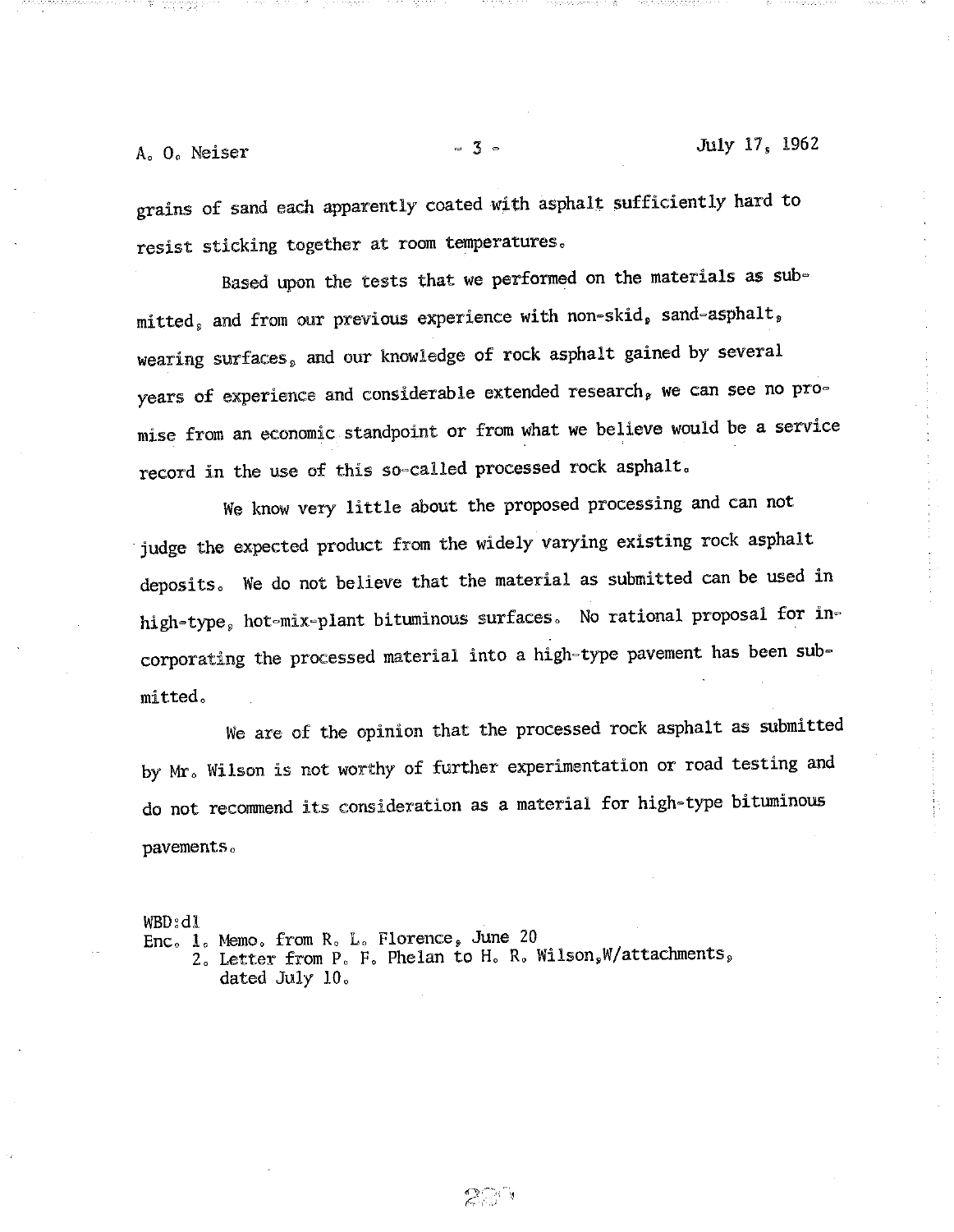June 20, 1962

### MEMORANDUM

B.2.2.10

TO:

W. B. Drake Director of Research

FROM:

R. L. Florence  $\mathbb{Z}$   $\mathbb{Z}$ <br>Research Engineer Associate

SUBJECT: Laboratory Testing of Wet-Processed Kyrock

> REFERENCE: Memo from W. B. Drake, J. H. Havens, and D. V. Terrell, to Henry Ward Dated May 31, 1962.

The following laboratory test results were obtained on the 50-lb. sample of wet-processed Kyrock delivered to the laboratory on May 23, by Mr. Huntington.

> Percent organic matter (ignition) ------ 5.5 Percent bitumen  $(CS_2)$  (centrifuge) ----- 5.4 Percent bitumen (benzene) (centrifuge) - 5.25

|            | GRADATION OF EXTRACTED AGGREGATE |
|------------|----------------------------------|
| Sieve Size | Percent Passing                  |
| No. 16     | 100                              |
| No. 30     | 98.9                             |
| No. 50     | 73.2                             |
| No. 80     | 18.5                             |
| No. 100    | 11.9                             |
| No. 200    | 5.5                              |

Tests on Recovered Bitumen (benzene extraction) Softening Point (ring and ball) ------- 156°F. Penetration at 77°F., 100 g., 5 sec. -- 51.0

The Marshall method of test was performed on the material as received and with added quantities of PAC-5 and RT-12. The results of this testing are shown graphically in Figures 1, 2, and 3 (attached). These data are also shown in Table 1 (attached). In order to use the sample sparingly, Marshall specimens were prepared by re-using the same material throughout each test series. This, of course, may have caused some hardening of the binders due to re-heating the specimens several times.

It is of interest to compare this material with a 20-lb.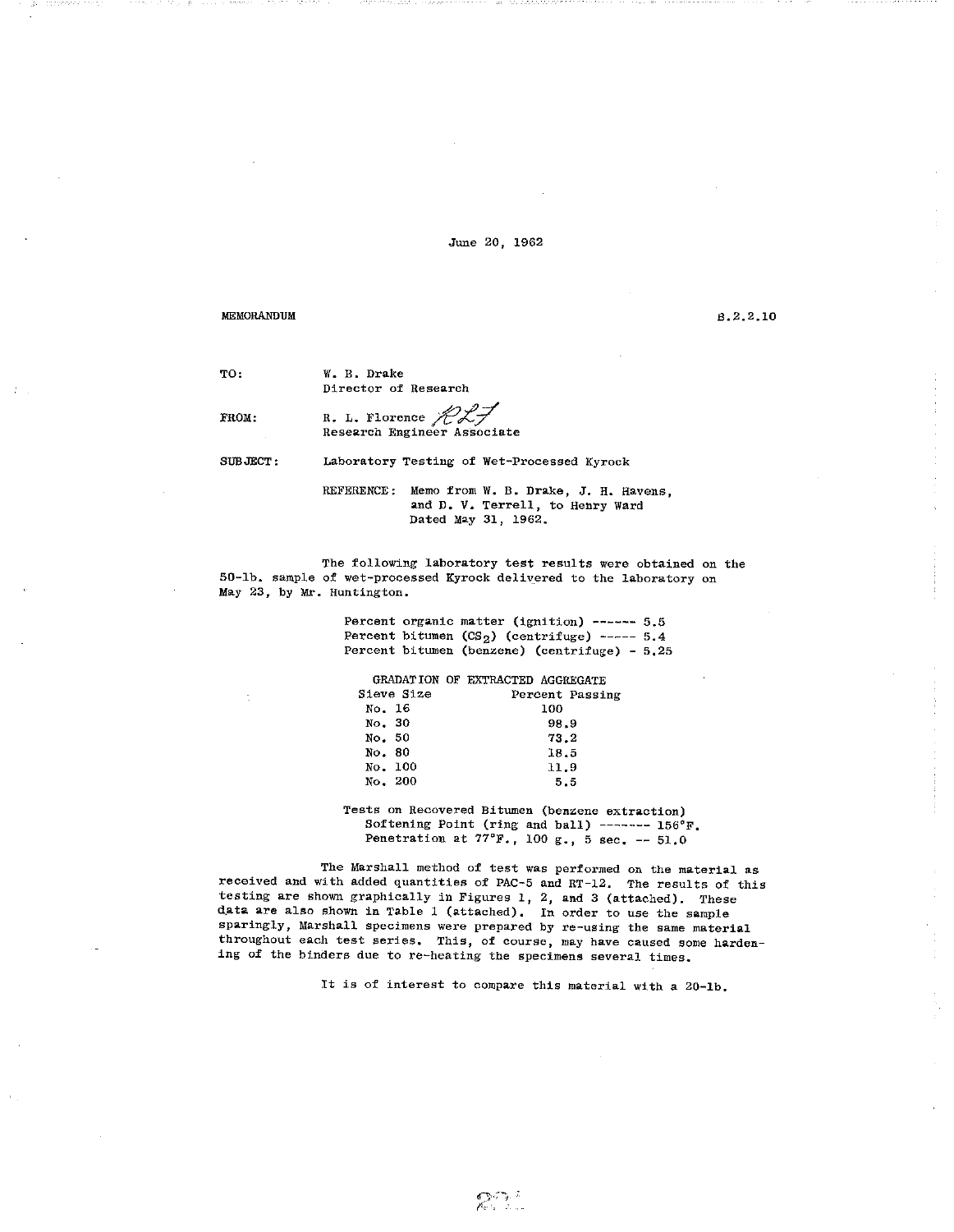$W. B. Drake$   $-2-$ 

sample of processed rock asphalt submitted by Mr. C. H. McKinney in September, <sup>1959</sup>(Ref: Res. Lab. *File* B.2.2.10, Memo dated 9-23-61). The sample submitted then had a bitumen content of  $6.0\%$  by weight. The gradation of the extracted aggregate was nearly identical to that of the present sample. The sand grains were well coated with bitumen but the material was not sticky. Due to the size of the sample, the bitumen was not recovered for determination of penetration. High void contents in Marshall specimens prepared from the material with added asphalt cement indicated the bitumen performed more-orless as an aggregate rather than as a typical binder material. However, the bitumen was largely soluble in  $CS_2$ ; but evidently it was not dissolved by or did not blend with the added asphalt cements. In other words the amount of asphalt cement needed to achieve the maximum strength was about equal to that needed by the same sand without the existing bitumen.

Whereas the earlier efforts toward processing the material (above) left the bitumen on the sand in a totally ineffective condition, the present sample appears to be much improved in this respect. At least the bitumen in the sample presently under study softens sufficiently,. by heating, to permit compaction and, thereupon, to provide some cemented strength. The existing bitumen is not present in a sufficient quantity (from the standpoint of good design practices) and would therefore have to be supplemented with <sup>a</sup>significant quantity of other bitumen. Additions of soft bitumens would naturally result in a decrease of strength; whereas, additions of bitumen in the 50-pen, class would enhance the strength greatly.

In order to be able to blend the additional bitumen- into this material and in order to otherwise prepare it for spreading on the road, the material would have to be heated to approximately 300°F. This fact alone presents a real determent and perhaps precludes any actual use of the material -- this may prove to be so because of economic considerations as well as the practical limitations on heating and mixing equipment. As you know, there would be no real interest in this material if the cost of such processing and the product therefrom exceeded the cost of ordinary sandasphalt materials.

RLF:mkb

Attachments: Figs. 1, 2, and 3 Table 1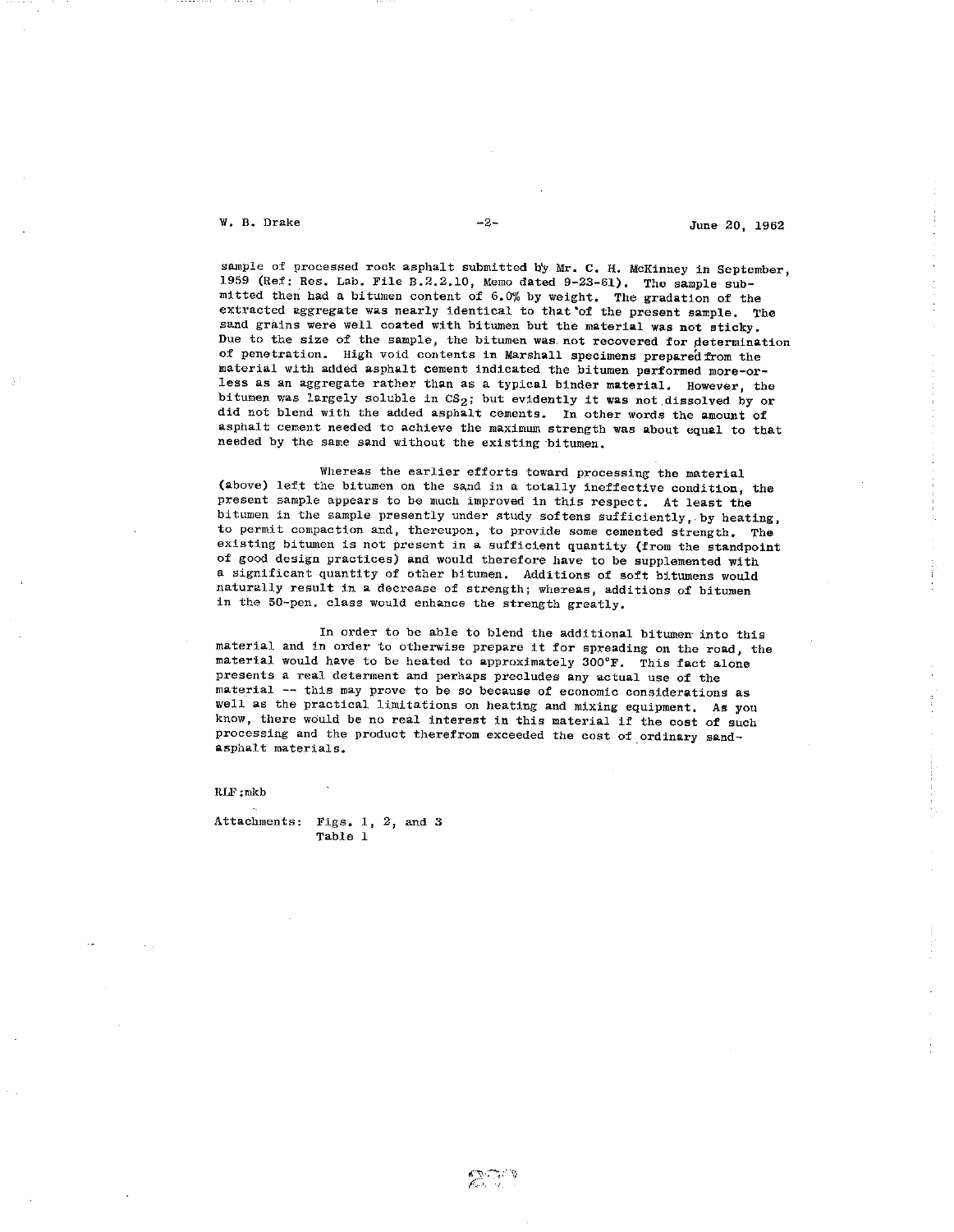

 $\chi^{\rm 2D}$ 

Fig.  $1$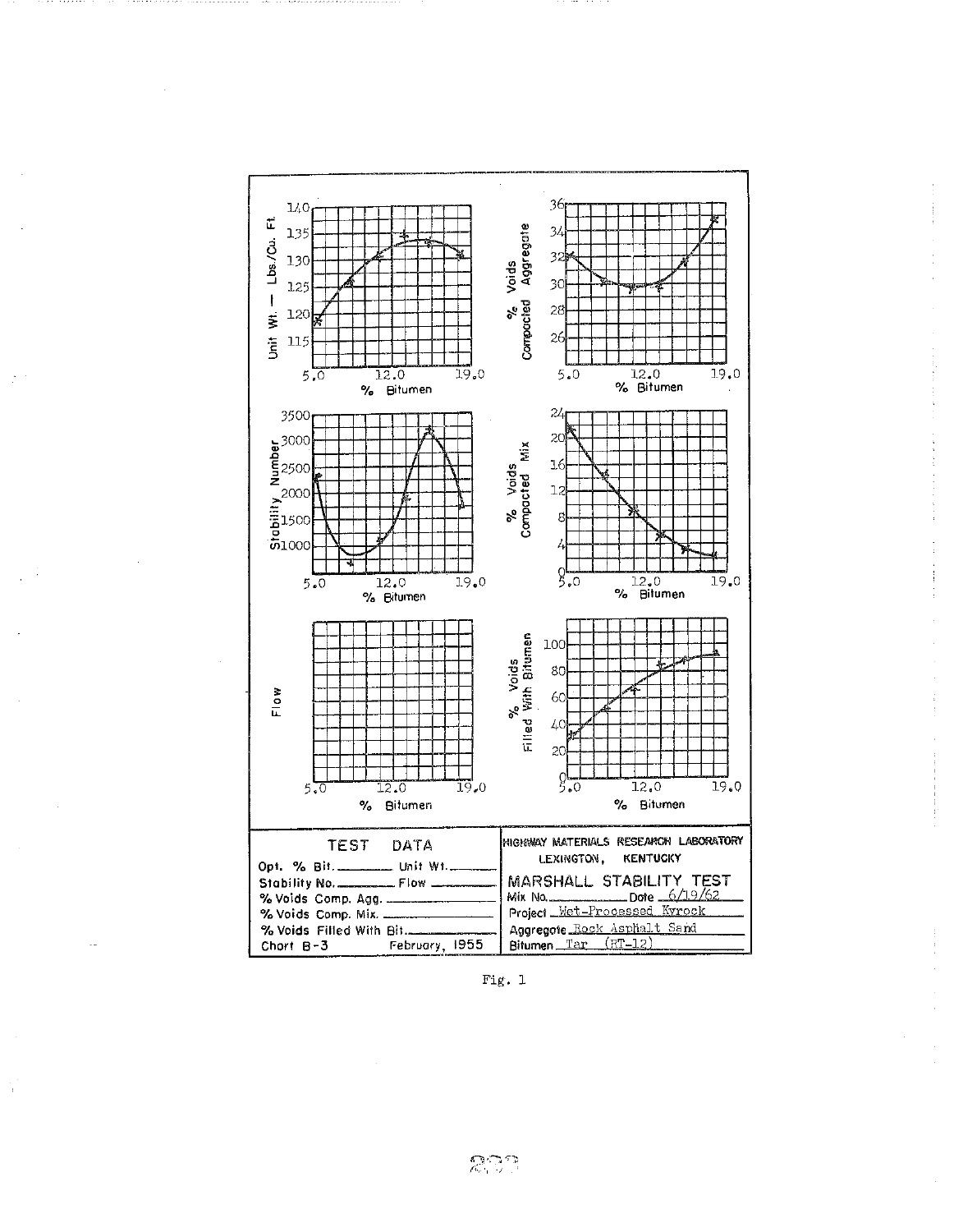

. . . . . . .

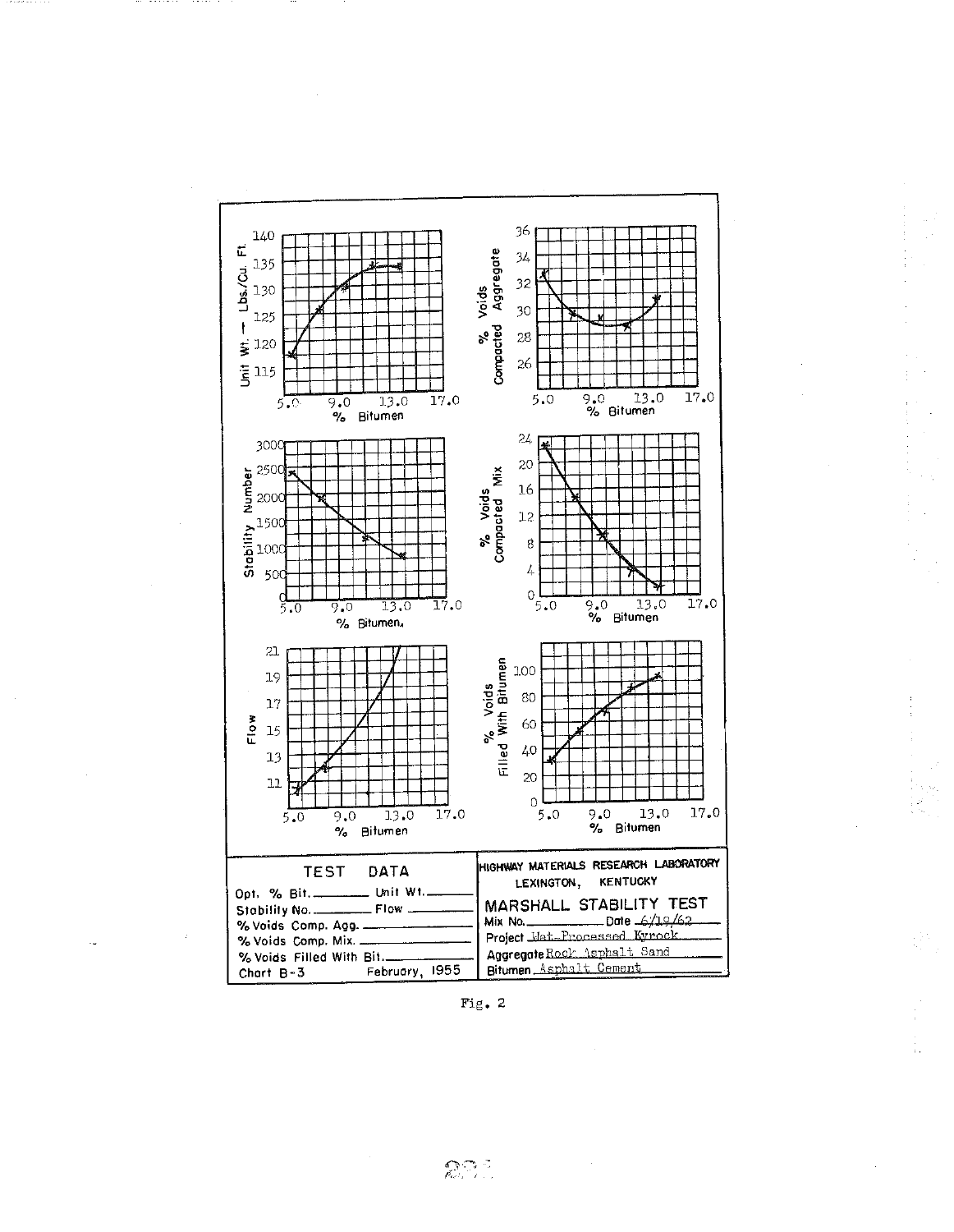

# COMPARATIVE MARSHALL TEST RESULTS

- Asphalt Cement (86 Penetration)<br>-Tar (RT-12)

Fig. 3